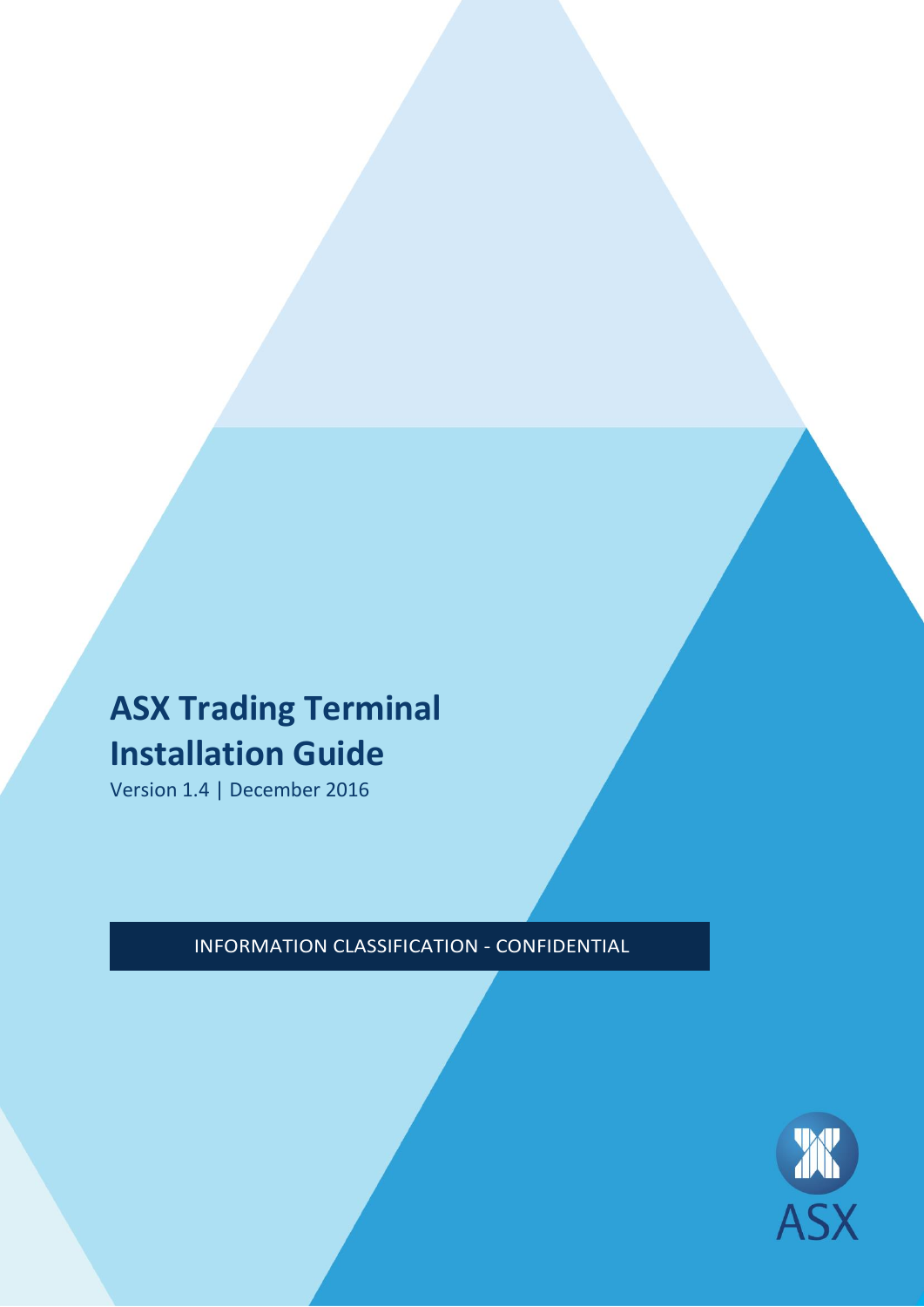## **Table of Contents**

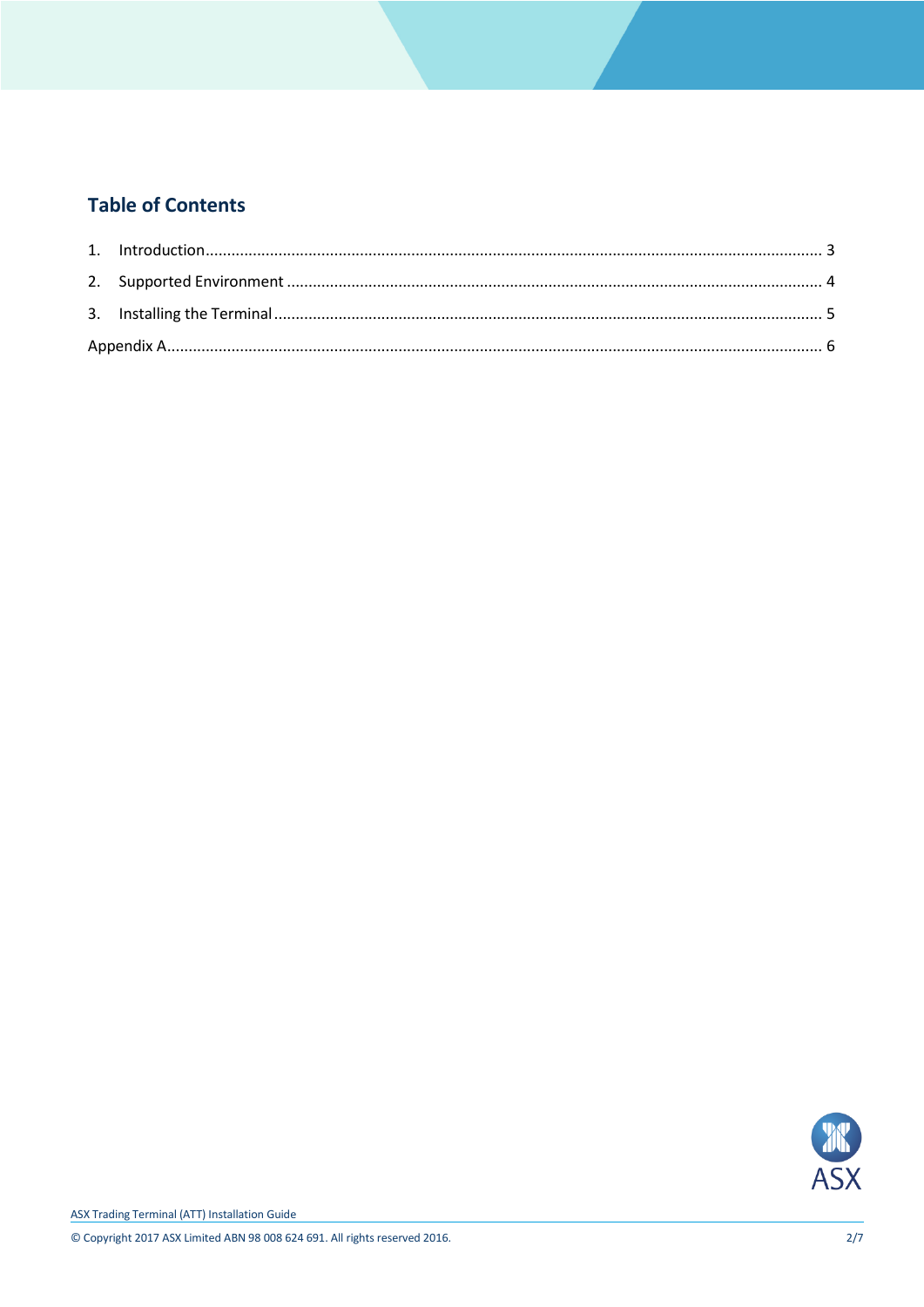## <span id="page-2-0"></span>**1. Introduction**

The ASX Trading Terminal (ATT) is a trade and order management terminal for Participants used for entry and management of orders for trading and account supervision. It provides an independent terminal interface to allow market participants to access the New Trading Platform (NTP) for the ASX24 Futures market.

The ASX Terminal contains the following:

- Order entry and trade management for all ASX 24 products.
- Access to all ASX 24 trading functionality.
- A simple Windows interface.

For information on the functionality of ATT, see the *ASX Trading Terminal User Guide* on th[e main NTP](http://www.asx.com.au/services/ntp/document-library.htm)  [documentation page.](http://www.asx.com.au/services/ntp/document-library.htm) This guide should be read in conjunction with the *ASX Administration and Risk Terminal User Guide*.

For any enquiries regarding the installation of ATT, contact Customer Technical Support (CTS) on [CTS@asx.com.au](mailto:CTS@asx.com.au)



## **Note**

To download the ATT installation package, a user name and password is required to provide access to the FTP site that hosts the installation package. To obtain your FTP credentials, contac[t CTS](mailto:CTS@asx.com.au) or your Technical Account Manager (TAM).

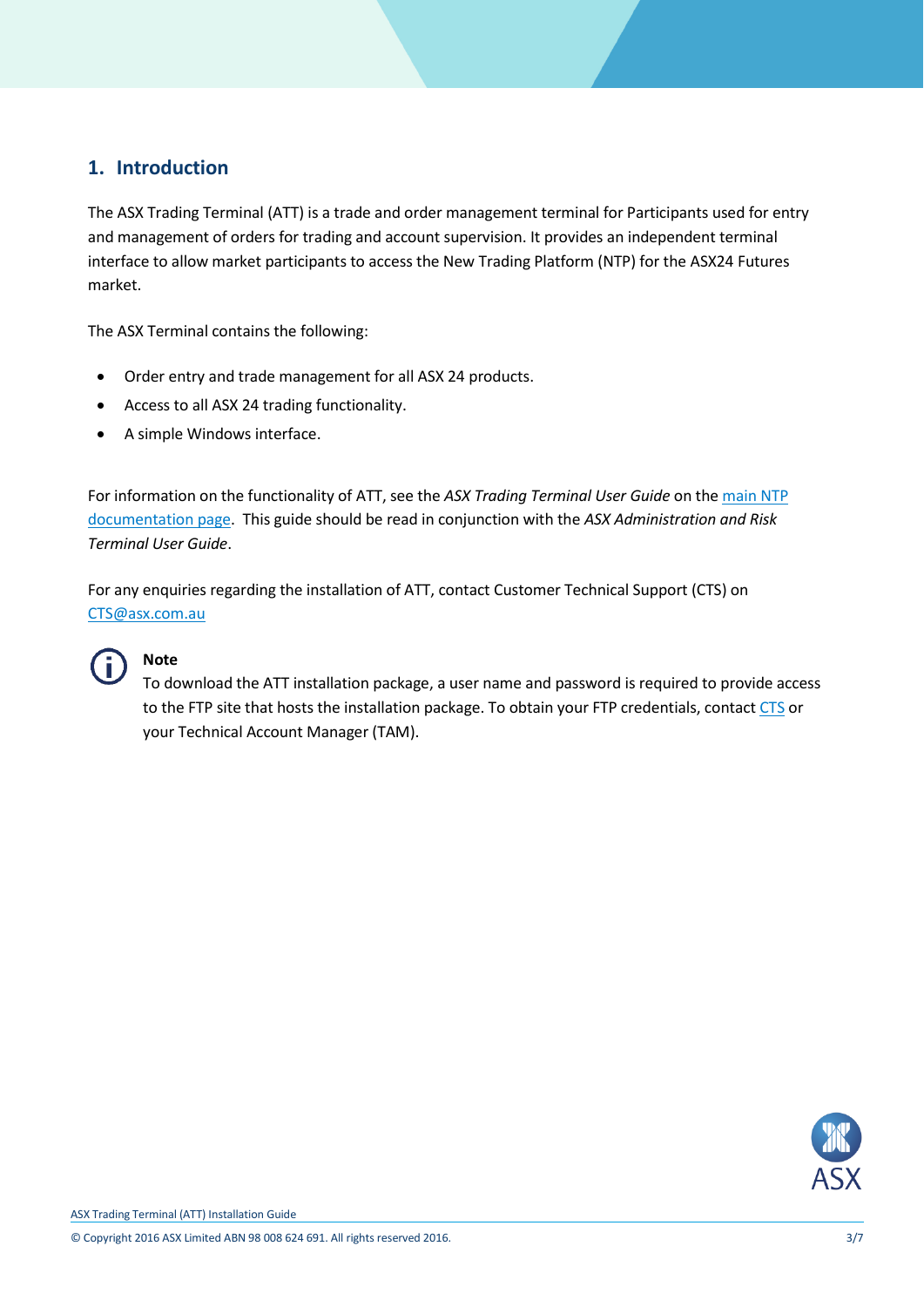# <span id="page-3-0"></span>**2. Supported Environment**

The ASX Trading Terminal requires the following operating environment:

| <b>Operating system</b>                | Microsoft Windows                                                                                                                                         |
|----------------------------------------|-----------------------------------------------------------------------------------------------------------------------------------------------------------|
| <b>Version</b>                         | 7 or higher                                                                                                                                               |
| <b>Hardware</b>                        | 64-bit (x86)                                                                                                                                              |
| <b>JRE requirements</b>                | Oracle Java JRE – custom v8u111 plus JCE Policy patch. This is<br>bundled with the ATT installation kit.                                                  |
| <b>System</b>                          | Win64                                                                                                                                                     |
| <b>Connectivity to CDE test system</b> | Available via ASX Net or ALC cross-connect connections. Please note<br>that connections over MPLS or Virtual Private Networks (VPN) are<br>not supported. |
| <b>Connectivity to NTP production</b>  | Connectivity is only available via ASX Net gateways or Gateway-in-<br>Cabinet (GiC) devices.<br>Note: VPN or LCC connection methods are not supported.    |

For further detail on connectivity for the ATT application, please refer to the *NTP Connectivity Guide* available on th[e NTP documents page.](http://www.asx.com.au/services/ntp/document-library.htm)

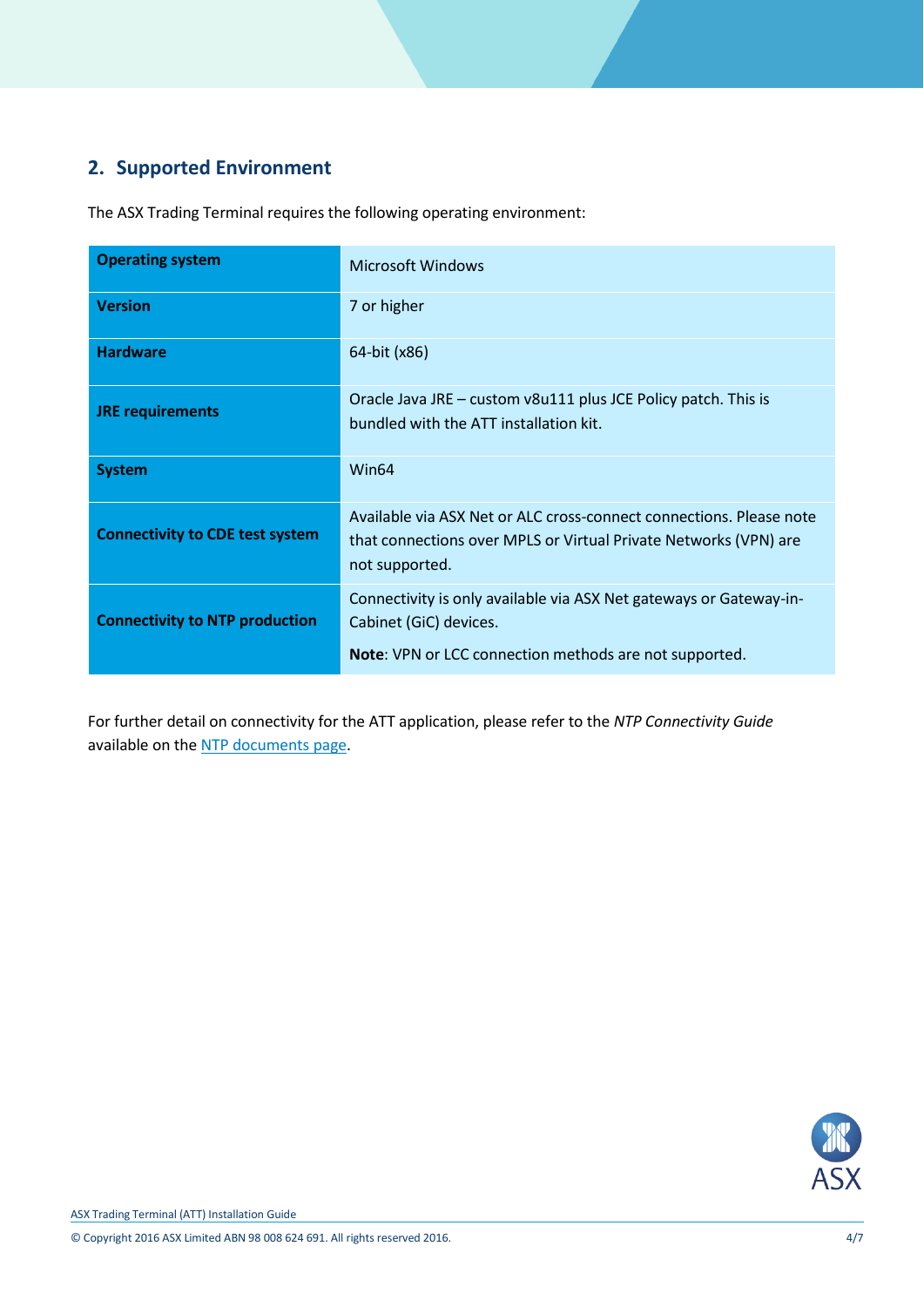## <span id="page-4-0"></span>**3. Installing the Terminal**

To download the ATT, customers must first connect to an ASX FTP site and download the software.



### **Note on Java**

The ASX installation kit includes the officially supported Java installation package, a custom JRE kit based on **jre\_v8u111**. We strongly recommend using this Java package, although the ATT product is compatible with other versions of Java.

If you are using your own version of Java, please refer to step 6 and [Appendix A.](#page-5-0)

<span id="page-4-1"></span>To install the ASX Trading Terminal (ATT), follow these steps:

- 1. Click [https://ftp.asx.com.au](https://ftp.asx.com.au/) to download and install the Terminal.
- 2. Enter the username and password in the corresponding fields.
- 3. You can obtain a username and password from your TAM or by emailing [CTS@asx.com.au](mailto:CTS@asx.com.au)
- 4. Select and download the compressed file, **ASX\_Trade\_Terminal\_[32|64]\_bit.zip**, to a local drive.
- 5. Unpack the ZIP file to a writable location, where you would like to execute the ATT application.
- 6. If you require your own version of the Java JRE, please complete the steps in [Appendix A.](#page-5-0)
- 7. Double-click **asxterminal.exe** to launch the ATT application.

For session configuration, please refer to the [NTP Connectivity Guide.](http://www.asx.com.au/services/ntp/document-library.htm)

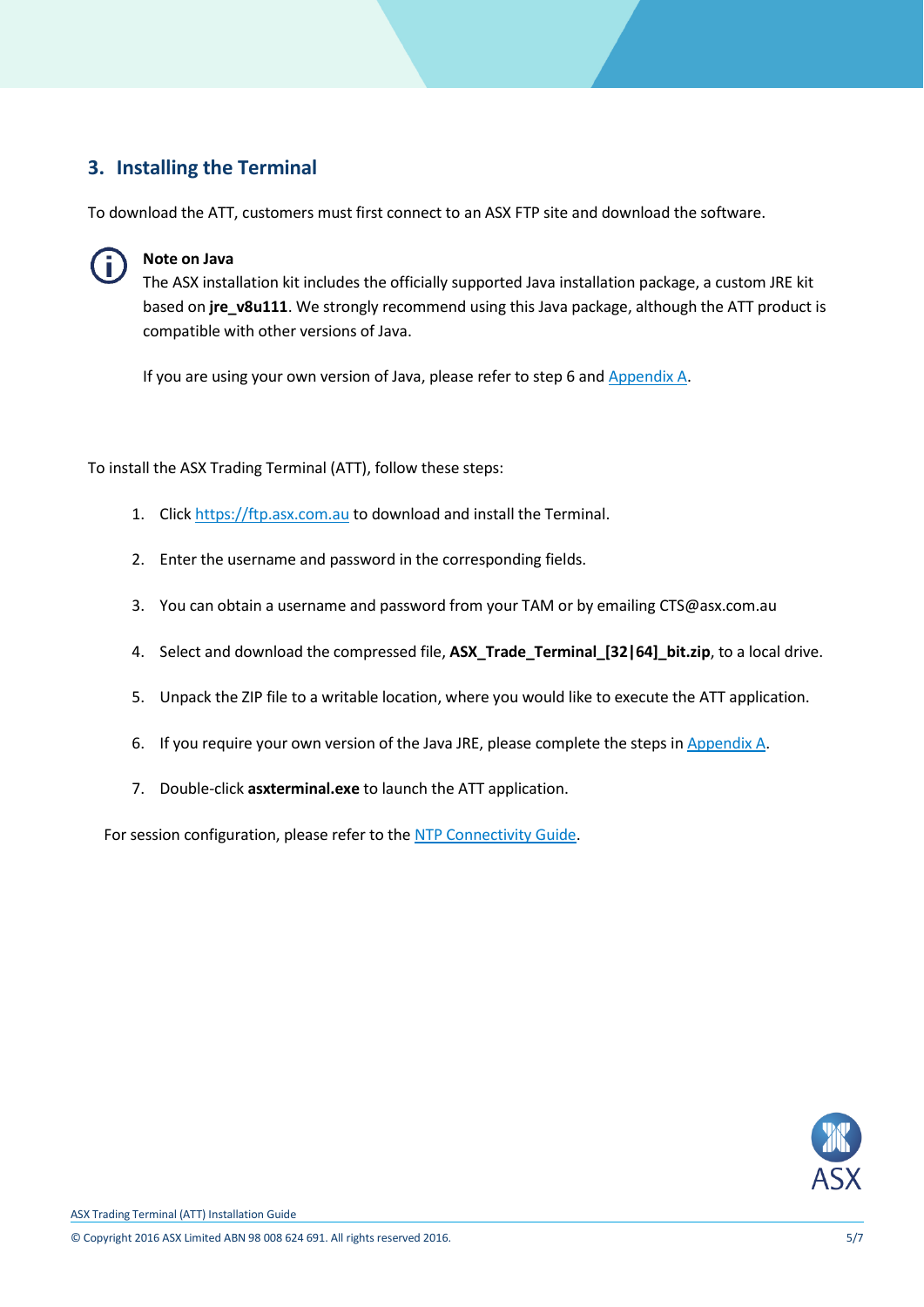## <span id="page-5-0"></span>**Appendix A**

Customers using their own version of Java must perform the following additional steps.

- 1. Complete steps 1-5 in th[e previous section,](#page-4-1) finishing with unzipping the ATT application packages.
- 2. Edit the configuration files, **asxterminal.ini** and **memberadmin.ini**, using a text editor, such as Notepad++.
- 3. Delete the following lines from the configuration files, where **xx** denotes the Java version.



- 4. Save changes to the files.
- 5. Use a web browser to open [oracle.com](http://www.oracle.com/technetwork/java/javase/downloads/index.html) and download the **Java Cryptography Extension (JCE)** policy files.
- 6. Unzip the policy files and copy them to your chosen Java installation. Typically, this directory is **C:\Program Files\Java\jre\lib\security**
- 7. Overwrite changes to **local\_policy.jar** and **US\_export\_policy.jar** files.



## **Note**

Customers must replace the JCE policy files every time the local Java installation is updated to a new version. This is particularly important if automatic updates without notification is enabled on the client.